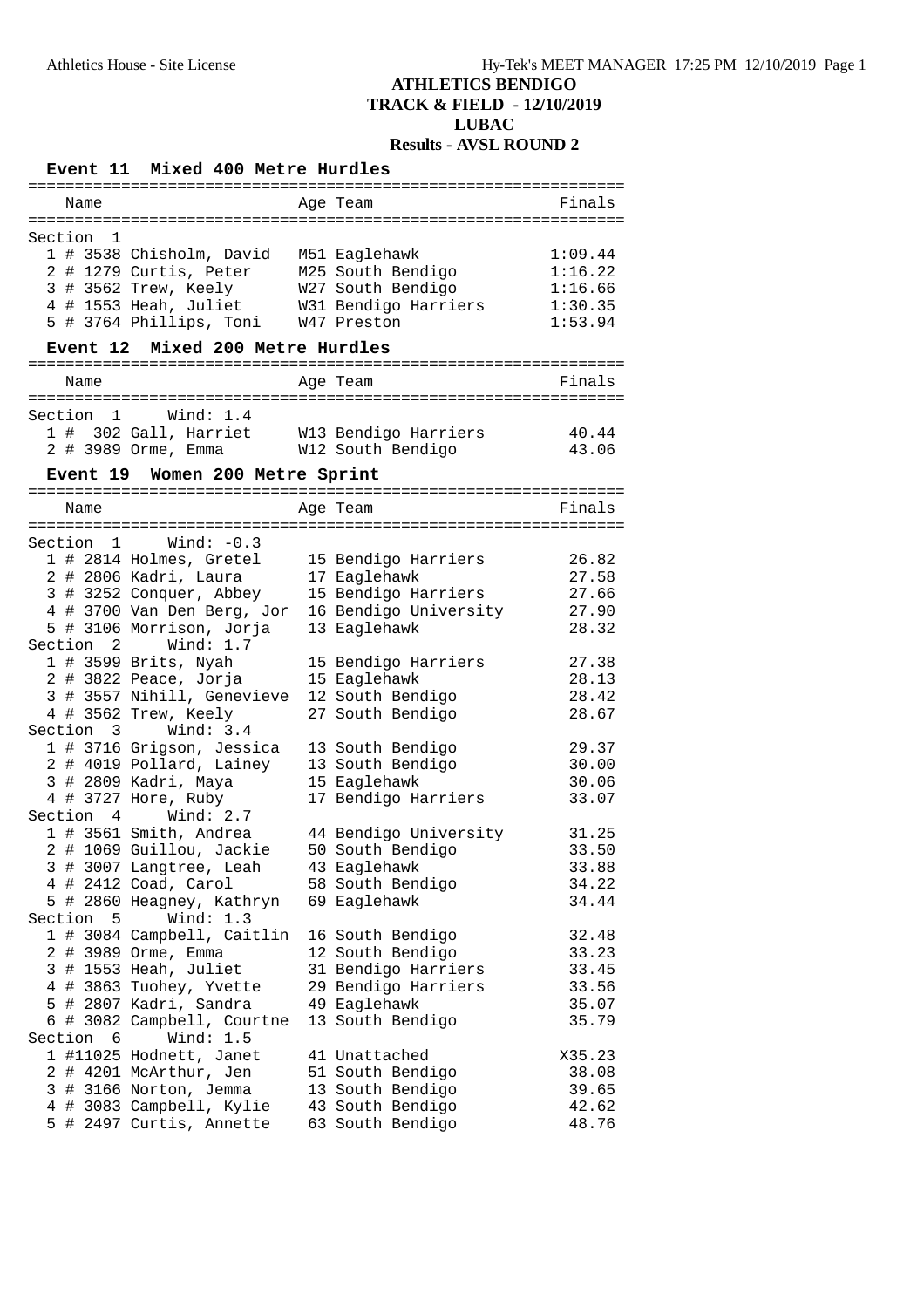#### **Event 2 Men 200 Metre Sprint**

| Name                       |                                              | Age Team                                                                            | Finals             |  |  |  |  |  |
|----------------------------|----------------------------------------------|-------------------------------------------------------------------------------------|--------------------|--|--|--|--|--|
|                            |                                              |                                                                                     |                    |  |  |  |  |  |
| Section<br>1               | Wind: 0.5                                    |                                                                                     |                    |  |  |  |  |  |
| 1 # 3345 Bentley, James    |                                              | 15 Eaglehawk                                                                        | 23.62              |  |  |  |  |  |
| 2 # 3855 Seebah, Kenan     |                                              | 16 Eaglehawk                                                                        | 23.64              |  |  |  |  |  |
| 3 # 3571 McKindlay, Angus  |                                              | 16 Eaglehawk                                                                        | 24.04              |  |  |  |  |  |
|                            |                                              |                                                                                     | 24.49              |  |  |  |  |  |
| 4 # 3281 Muggleton, Oliver |                                              | 17 South Bendigo                                                                    |                    |  |  |  |  |  |
| 5 # 3401 Gay, Liam         |                                              | 15 South Bendigo                                                                    | 24.83              |  |  |  |  |  |
| 6 # 3856 Start, Lachlan    |                                              | 19 Eaglehawk                                                                        | 25.00              |  |  |  |  |  |
| 7 # 4231 Matthews, Luke    |                                              | 38 Bendigo Harriers                                                                 | 25.04              |  |  |  |  |  |
| Section 2 Wind: -1.4       |                                              |                                                                                     |                    |  |  |  |  |  |
| 1 # 3972 Shaw, Ryan        |                                              | 18 Bendigo Harriers                                                                 | 25.52              |  |  |  |  |  |
| 2 # 4119 Pitt, Alex        |                                              | 15 Bendigo Harriers                                                                 | 25.68              |  |  |  |  |  |
| 3 # 3538 Chisholm, David   |                                              | 51 Eaglehawk                                                                        | 25.97              |  |  |  |  |  |
| 4 # 1261 Langdon, Antony   |                                              | 51 Eaglehawk                                                                        | 27.21              |  |  |  |  |  |
| 5 # 3172 %Sullivan, Timoth |                                              | 44 Eaglehawk                                                                        | 28.21              |  |  |  |  |  |
| 6 #11056 Storer, Sam       |                                              | 27 Unattached                                                                       | X28.46             |  |  |  |  |  |
| Section 3 Wind: 2.0        |                                              |                                                                                     |                    |  |  |  |  |  |
|                            |                                              |                                                                                     |                    |  |  |  |  |  |
| 1 # 4120 Pitt, Xavier      |                                              | 13 Bendigo Harriers                                                                 | 26.41              |  |  |  |  |  |
| 2 # 3952 Alexander, Nichol |                                              | 15 South Bendigo                                                                    | 27.05              |  |  |  |  |  |
| 3 # 2482 Hicks, Terry      |                                              | 65 Eaglehawk                                                                        | 28.32              |  |  |  |  |  |
| 4 # 3970 Shaw, Neil        |                                              | 46 Bendigo Harriers                                                                 | 28.48              |  |  |  |  |  |
| 5 # 2808 Kadri, Christophe |                                              | 50 Eaglehawk                                                                        | 28.68              |  |  |  |  |  |
| 6 # 2931 Jordan, Geoff     |                                              | 50 Bendigo Harriers                                                                 | 29.25              |  |  |  |  |  |
| Section 4                  | Wind: $4.1$                                  |                                                                                     |                    |  |  |  |  |  |
|                            | 1 # 3558 Nihill, Bernard 14 South Bendigo    |                                                                                     | 28.89              |  |  |  |  |  |
| 2 # 2644 Baker, Eric       |                                              | 57 Bendigo Harriers                                                                 | 30.15              |  |  |  |  |  |
| 3 # 4204 Ryan, Stephen     |                                              | 63 Eaglehawk                                                                        | 40.66              |  |  |  |  |  |
|                            |                                              |                                                                                     |                    |  |  |  |  |  |
|                            | Mixed 2000 Metre Race Walk                   |                                                                                     |                    |  |  |  |  |  |
| <b>Event 15</b>            |                                              |                                                                                     |                    |  |  |  |  |  |
|                            |                                              |                                                                                     |                    |  |  |  |  |  |
| Name                       |                                              | Age Team                                                                            | Finals             |  |  |  |  |  |
|                            |                                              |                                                                                     |                    |  |  |  |  |  |
|                            |                                              |                                                                                     |                    |  |  |  |  |  |
| Section 1                  |                                              |                                                                                     |                    |  |  |  |  |  |
|                            |                                              | 1 # 3443 Bussem Jorgensen, W18 Bendigo Harriers                                     | 12:24.51           |  |  |  |  |  |
| 2 # 3561 Smith, Andrea     |                                              | W44 Bendigo University                                                              | 13:31.69           |  |  |  |  |  |
|                            | 3 # 3082 Campbell, Courtne W13 South Bendigo |                                                                                     | 14:53.92           |  |  |  |  |  |
| 4 # 4077 Robinson, Amanda  |                                              | W40 Bendigo Harriers                                                                | 14:56.94           |  |  |  |  |  |
| 5 #11035 Carter, John      |                                              | M69 Unattached                                                                      | X15:49.29          |  |  |  |  |  |
| 6 # 2807 Kadri, Sandra     |                                              | W49 Eaglehawk                                                                       | 16:40.08           |  |  |  |  |  |
|                            |                                              |                                                                                     | <b>DNF</b>         |  |  |  |  |  |
|                            |                                              | -- # 3074 Ennor, Wendy M62 Eaglehawk<br>-- # 3646 Watson, John M69 Bendigo Harriers | DNF                |  |  |  |  |  |
|                            |                                              |                                                                                     |                    |  |  |  |  |  |
| <b>Event 4</b>             | Mixed 800 Metre Run                          |                                                                                     |                    |  |  |  |  |  |
|                            |                                              |                                                                                     |                    |  |  |  |  |  |
| Name                       |                                              | Age Team                                                                            | Finals             |  |  |  |  |  |
|                            |                                              |                                                                                     |                    |  |  |  |  |  |
| 1 # 3645 Preece, Michael   |                                              | M25 Bendigo Harriers                                                                | 2:05.80            |  |  |  |  |  |
|                            |                                              | 2 # 3769 Dempster, Anthony M19 Bendigo Harriers                                     | 2:07.22            |  |  |  |  |  |
| 3 # 2818 Padgham, Jayden   |                                              | M14 Bendigo University                                                              | 2:10.44            |  |  |  |  |  |
| 4 # 4119 Pitt, Alex        |                                              | M15 Bendigo Harriers                                                                | 2:19.69            |  |  |  |  |  |
|                            |                                              |                                                                                     | 2:19.80            |  |  |  |  |  |
|                            | 5 # 1825 Tickell, Zackery M14 South Bendigo  |                                                                                     |                    |  |  |  |  |  |
| 6 # 4120 Pitt, Xavier      |                                              | M13 Bendigo Harriers                                                                | 2:22.72            |  |  |  |  |  |
| 7 # 4231 Matthews, Luke    |                                              | M38 Bendigo Harriers                                                                | 2:22.99            |  |  |  |  |  |
| Section 2                  |                                              |                                                                                     |                    |  |  |  |  |  |
| 1 # 3401 Gay, Liam         |                                              | M15 South Bendigo                                                                   | 2:15.72            |  |  |  |  |  |
|                            | 3 # 3952 Alexander, Nichol M15 South Bendigo | 2 # 2663 Boyd, Harrison M14 Bendigo Harriers                                        | 2:17.53<br>2:28.14 |  |  |  |  |  |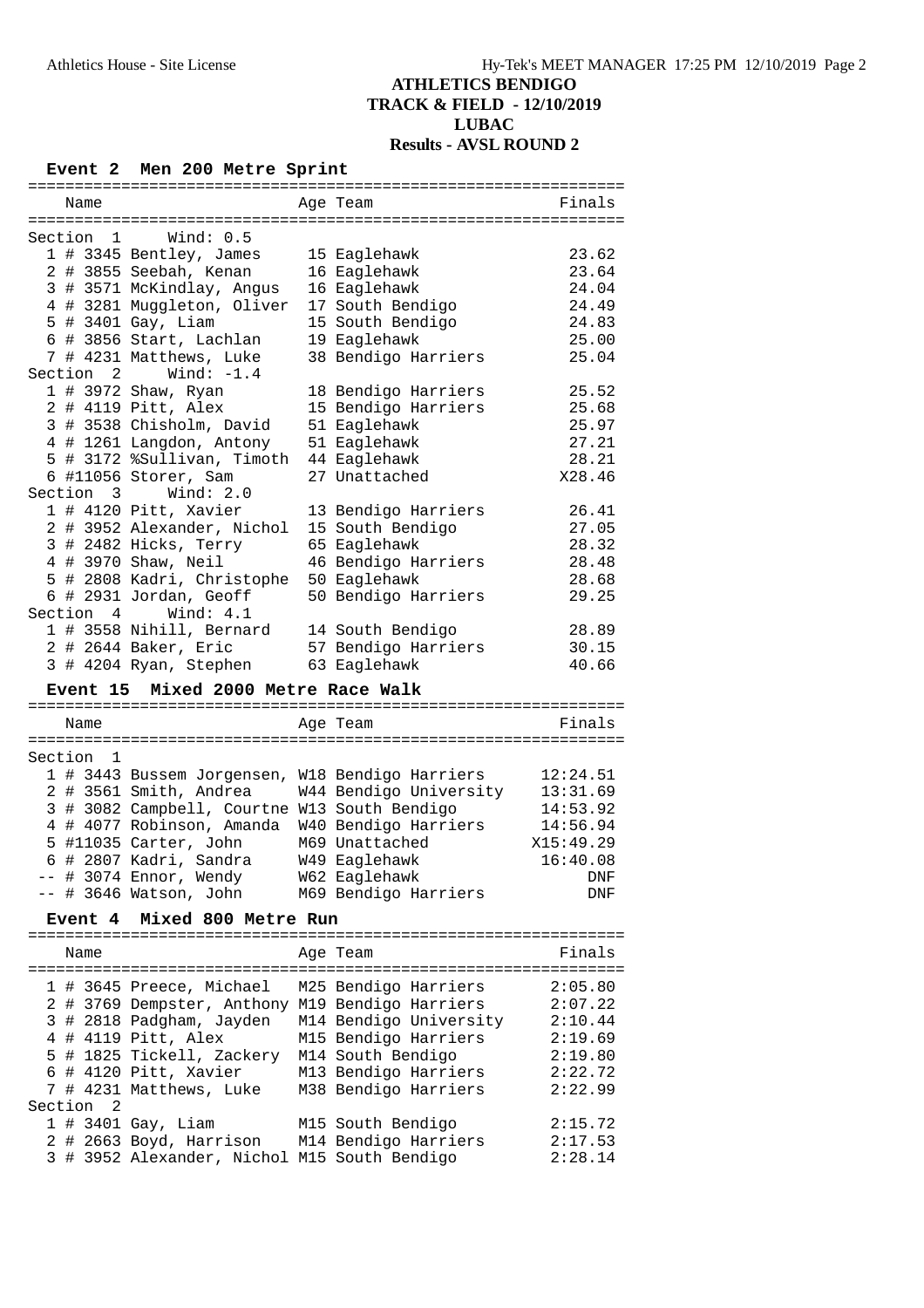|           |                 | Event 4 Mixed 800 Metre Run                      |                                        |                    |
|-----------|-----------------|--------------------------------------------------|----------------------------------------|--------------------|
|           |                 | 4 # 3945 Green, Craig                            | M52 Bendigo University                 | 2:29.16            |
|           |                 | 5 # 3558 Nihill, Bernard                         | M14 South Bendigo                      | 2:29.76            |
|           |                 | 6 # 1279 Curtis, Peter                           | M25 South Bendigo                      | 2:48.11            |
|           |                 | -- # 3519 Jenkins, Russell                       | M58 Bendigo University                 | DNF                |
| Section 3 |                 |                                                  |                                        |                    |
|           |                 | 1 # 3232 Butler, Molly                           | W19 Mentone                            | 2:38.85            |
|           |                 | 2 # 2897 Wellard, Ian                            | M51 Bendigo Harriers                   | 2:46.45            |
|           |                 | 3 # 2806 Kadri, Laura                            | W17 Eaglehawk                          | 2:48.82            |
|           |                 | 4 # 2644 Baker, Eric                             | M57 Bendigo Harriers                   | 2:50.28            |
| Section 4 |                 |                                                  |                                        |                    |
|           |                 | 1 #11055 McArthur, Thomas                        | M13 Unattached                         | X2:44.09           |
|           |                 | 2 # 3084 Campbell, Caitlin W16 South Bendigo     |                                        | 2:48.02            |
|           |                 | 3 #11054 Drummond, Zahli                         | W17 Unattached                         | X2:49.27           |
|           |                 | 4 # 3561 Smith, Andrea                           | W44 Bendigo University                 | 2:54.21            |
|           |                 | 5 # 3863 Tuohey, Yvette                          | W29 Bendigo Harriers                   | 2:57.99            |
|           |                 | 6 #11025 Hodnett, Janet                          | W41 Unattached                         | X3:05.74           |
|           |                 | 7 # 2808 Kadri, Christophe M50 Eaglehawk         |                                        | 3:12.89            |
|           |                 | 8 # 3480 Shaw, Geoff                             | M71 Bendigo Harriers                   | 3:13.30            |
| Section   | 5               |                                                  |                                        |                    |
|           |                 | 1 # 3348 Fullerton, Keely                        | W14 Eaglehawk                          | 2:52.65            |
|           |                 | 2 # 1553 Heah, Juliet                            | W31 Bendigo Harriers                   | 2:57.91            |
|           |                 | 3 # 1357 Buckley, Anne                           | W52 Bendigo Harriers                   | 3:03.24            |
|           |                 | 4 # 302 Gall, Harriet                            | W13 Bendigo Harriers                   | 3:06.15            |
|           |                 | 5 # 3904 Shanahan, Kevin                         | M63 Eaglehawk                          | 3:08.23            |
|           |                 | 6 # 1455 Kirne, Debby                            | W54 South Bendigo                      | 3:14.70            |
|           |                 | 7 # 3346 Fullerton, Mason                        | M12 Eaglehawk                          | 3:41.06            |
| Section 7 |                 |                                                  |                                        |                    |
|           |                 | 1 # 1069 Guillou, Jackie                         | W50 South Bendigo                      | 3:33.23            |
|           |                 | 2 # 3165 Norton, Jayne                           | W44 South Bendigo                      | 3:33.56            |
|           |                 | 3 # 2860 Heagney, Kathryn                        | W69 Eaglehawk                          | 3:36.63            |
|           |                 | 4 # 2412 Coad, Carol<br>5 # 3083 Campbell, Kylie | W58 South Bendigo<br>W43 South Bendigo | 3:46.57<br>4:09.61 |
|           |                 | 6 # 2497 Curtis, Annette                         | W63 South Bendigo                      | 4:52.37            |
|           |                 | 7 # 3007 Langtree, Leah                          | W43 Eaglehawk                          | 4:55.91            |
|           |                 | 8 # 3347 Fullerton, Natash W45 Eaglehawk         |                                        | 4:55.99            |
|           |                 |                                                  |                                        |                    |
|           | <b>Event 18</b> | Women 100 Metre Sprint                           |                                        |                    |
|           | Name            | ===================================              | :======================<br>Age Team    | Finals             |
|           |                 |                                                  |                                        |                    |
| Section 1 |                 | Wind: $0.2$                                      |                                        |                    |
|           |                 | 1 # 2814 Holmes, Gretel                          | 15 Bendigo Harriers                    | 13.57              |
|           |                 | 2 # 3599 Brits, Nyah                             | 15 Bendigo Harriers                    | 13.67              |
|           |                 | 3 # 3252 Conquer, Abbey                          | 15 Bendigo Harriers                    | 13.69              |
|           |                 | 4 # 3700 Van Den Berg, Jor                       | 16 Bendigo University                  | 13.77              |
|           |                 | 5 # 3822 Peace, Jorja                            | 15 Eaglehawk                           | 13.81              |
|           |                 | 6 # 3106 Morrison, Jorja                         | 13 Eaglehawk                           | 14.06              |
| Section   |                 | Wind: $-1.4$<br>$\mathbf{2}$                     |                                        |                    |
|           |                 | 1 # 3716 Grigson, Jessica                        | 13 South Bendigo                       | 14.33              |
|           |                 | 2 # 4078 Robinson, Tiahna                        | 15 Bendigo Harriers                    | 15.13              |
|           |                 | 3 # 3727 Hore, Ruby                              | 17 Bendigo Harriers                    | 15.49              |
| Section 3 |                 | Wind: 0.9                                        |                                        |                    |
|           |                 | 1 #11042 Pollard, Eden                           | 10 Unattached                          | X15.29             |
|           |                 | 2 #11025 Hodnett, Janet                          | 41 Unattached                          | X16.42             |
|           |                 | 3 # 1069 Guillou, Jackie                         | 50 South Bendigo                       | 16.58              |
|           |                 | 4 # 2412 Coad, Carol                             | 58 South Bendigo                       | 16.59              |
|           |                 | 5 # 4201 McArthur, Jen                           | 51 South Bendigo                       | 17.69              |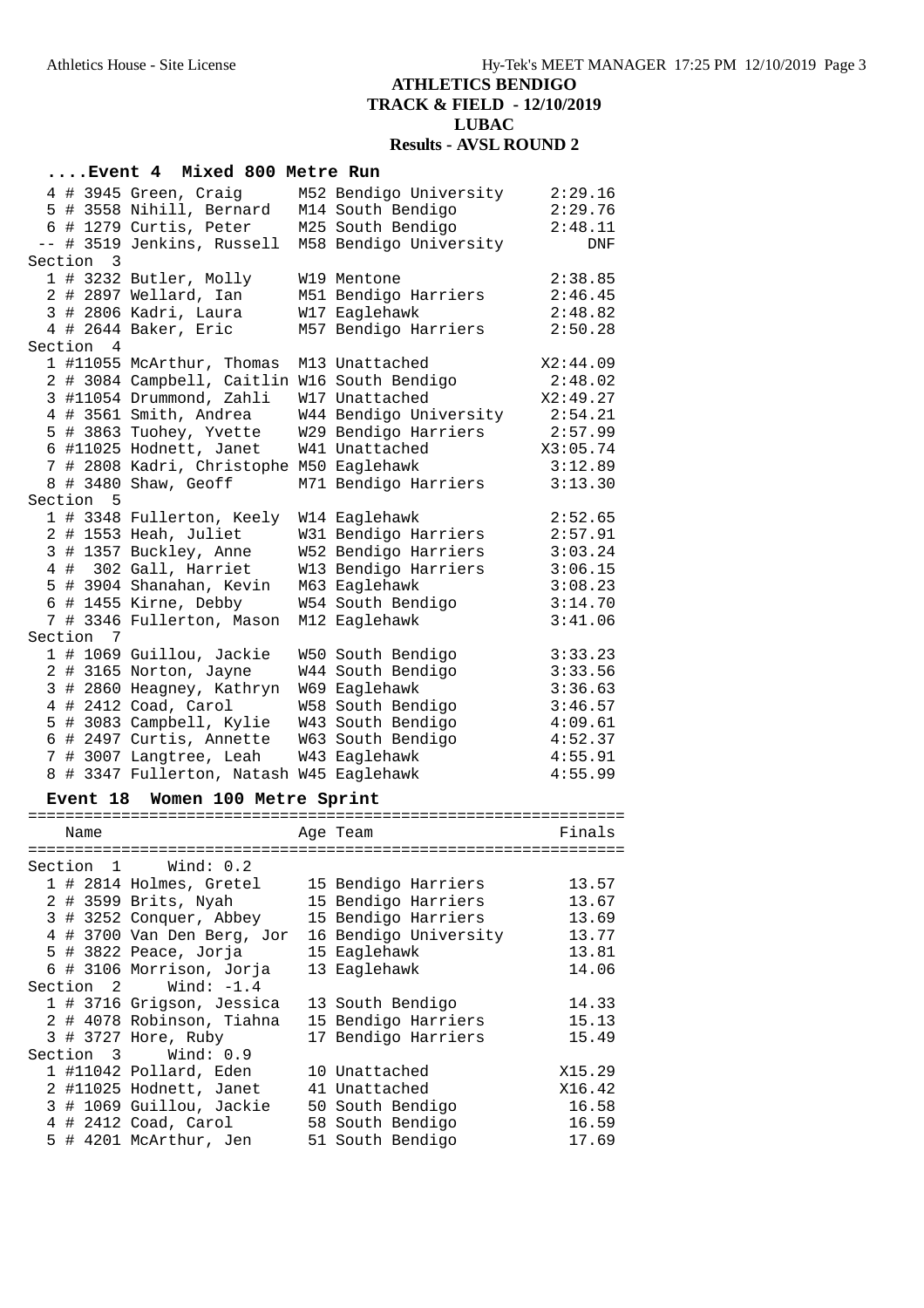| <b>Event</b> 1 | Men 100 Metre Sprint                                          |  |                        |  |                                             |  |
|----------------|---------------------------------------------------------------|--|------------------------|--|---------------------------------------------|--|
| Name           | =================================                             |  | Age Team               |  | =================================<br>Finals |  |
|                |                                                               |  |                        |  |                                             |  |
| Section 1      | Wind: NWI                                                     |  |                        |  |                                             |  |
|                | $1$ # 2661 Woods, James                                       |  | 16 South Bendigo       |  | 11.76                                       |  |
|                | 2 # 3855 Seebah, Kenan                                        |  | 16 Eaglehawk           |  | 11.83                                       |  |
|                | 3 # 3571 McKindlay, Angus                                     |  | 16 Eaglehawk           |  | 11.84                                       |  |
|                | 4 #11057 Mahachi, Danai                                       |  | 17 Unattached          |  | X12.20                                      |  |
|                | 5 # 3972 Shaw, Ryan                                           |  | 18 Bendigo Harriers    |  | 12.40                                       |  |
| Section 2      | 6 # 3281 Muggleton, Oliver<br>Wind: $0.5$                     |  | 17 South Bendigo       |  | 12.49                                       |  |
|                | 1 # 4120 Pitt, Xavier                                         |  | 13 Bendigo Harriers    |  | 13.23                                       |  |
|                | 2 #11056 Storer, Sam                                          |  | 27 Unattached          |  | X13.33                                      |  |
|                | 3 # 3172 %Sullivan, Timoth                                    |  | 44 Eaglehawk           |  | 13.34                                       |  |
|                | 4 # 1261 Langdon, Antony                                      |  | 51 Eaglehawk           |  | 13.48                                       |  |
|                | 5 # 3952 Alexander, Nichol                                    |  | 15 South Bendigo       |  | 13.70                                       |  |
|                | 6 # 2808 Kadri, Christophe                                    |  | 50 Eaglehawk           |  | 14.12                                       |  |
|                | 7 # 2931 Jordan, Geoff                                        |  | 50 Bendigo Harriers    |  | 14.30                                       |  |
|                | Event 6 Mixed 3000 Metre Run                                  |  |                        |  |                                             |  |
|                |                                                               |  |                        |  |                                             |  |
| Name           |                                                               |  | Age Team               |  | Finals                                      |  |
|                |                                                               |  |                        |  |                                             |  |
| Section<br>- 1 |                                                               |  |                        |  |                                             |  |
|                | 1 # 2818 Padgham, Jayden                                      |  | M14 Bendigo University |  | 10:00.35                                    |  |
|                | 2 # 3769 Dempster, Anthony M19 Bendigo Harriers               |  |                        |  | 10:10.37                                    |  |
|                | 3 # 1824 Tickell, Logan                                       |  | M13 South Bendigo      |  | 10:14.95                                    |  |
|                | 4 # 3006 Littlejohn, Dylan M35 Diamond Valley                 |  |                        |  | 10:22.75                                    |  |
|                | 5 # 3945 Green, Craig                                         |  | M52 Bendigo University |  | 10:47.91                                    |  |
|                | 6 # 2897 Wellard, Ian                                         |  | M51 Bendigo Harriers   |  | 11:40.35                                    |  |
|                | 7 #11054 Drummond, Zahli                                      |  | W17 Unattached         |  | X12:32.52                                   |  |
|                | 8 # 1357 Buckley, Anne                                        |  | W52 Bendigo Harriers   |  | 12:50.09                                    |  |
|                | 9 # 1553 Heah, Juliet                                         |  | W31 Bendigo Harriers   |  | 12:59.00                                    |  |
|                | 10 #11025 Hodnett, Janet                                      |  | W41 Unattached         |  | X13:46.70                                   |  |
|                | 11 # 1455 Kirne, Debby                                        |  | W54 South Bendigo      |  | 13:48.30                                    |  |
|                | 12 # 3863 Tuohey, Yvette                                      |  | W29 Bendigo Harriers   |  | 14:07.19                                    |  |
|                | -- # 1137 de Vrieze, Anna                                     |  | W33 South Bendigo      |  | DNF                                         |  |
|                | Event 39 Mixed 4x200 Metre Relay                              |  |                        |  |                                             |  |
|                |                                                               |  |                        |  |                                             |  |
| Team           |                                                               |  |                        |  | Finals                                      |  |
|                |                                                               |  |                        |  |                                             |  |
|                | 1 Eaglehawk 'C'                                               |  |                        |  | 1:58.99                                     |  |
|                | 1) #3822 Peace, Jorja 15                                      |  |                        |  | 2) #2809 Kadri, Maya 15                     |  |
|                | 3) #3106 Morrison, Jorja 13                                   |  |                        |  | 4) #2806 Kadri, Laura 17                    |  |
|                | 2 Bendigo Harriers 'A'                                        |  |                        |  | 2:15.69                                     |  |
|                | 1) #3443 Bussem Jorgensen, Tiffany 2) #3863 Tuohey, Yvette 29 |  |                        |  |                                             |  |
|                | 3) #3727 Hore, Ruby 17                                        |  |                        |  | 4) #1553 Heah, Juliet 31                    |  |
|                | 3 South Bendigo 'A'                                           |  |                        |  | X2:18.36                                    |  |
|                | 1) #3082 Campbell, Courtney 13                                |  |                        |  | 2) #4019 Pollard, Lainey 13                 |  |
|                | 3) #3716 Grigson, Jessica 13                                  |  |                        |  | 4) #11042 Pollard, Eden 10                  |  |
|                | 4 South Bendigo 'B'                                           |  |                        |  | 2:35.53                                     |  |
|                | 1) #2412 Coad, Carol 58                                       |  |                        |  | 2) #2497 Curtis, Annette 63                 |  |
|                | 3) #1069 Guillou, Jackie 50                                   |  |                        |  | 4) #1455 Kirne, Debby 54                    |  |
|                | 5 Eaglehawk 'B'                                               |  |                        |  | 2:39.32                                     |  |
|                | 1) #3007 Langtree, Leah 43                                    |  |                        |  | 2) #2807 Kadri, Sandra 49                   |  |
|                | 3) #2860 Heagney, Kathryn 69                                  |  |                        |  | 4) #3347 Fullerton, Natasha 45              |  |
| Section 2      |                                                               |  |                        |  |                                             |  |
| 1 Eaglehawk    | 「E!                                                           |  |                        |  | 1:37.78                                     |  |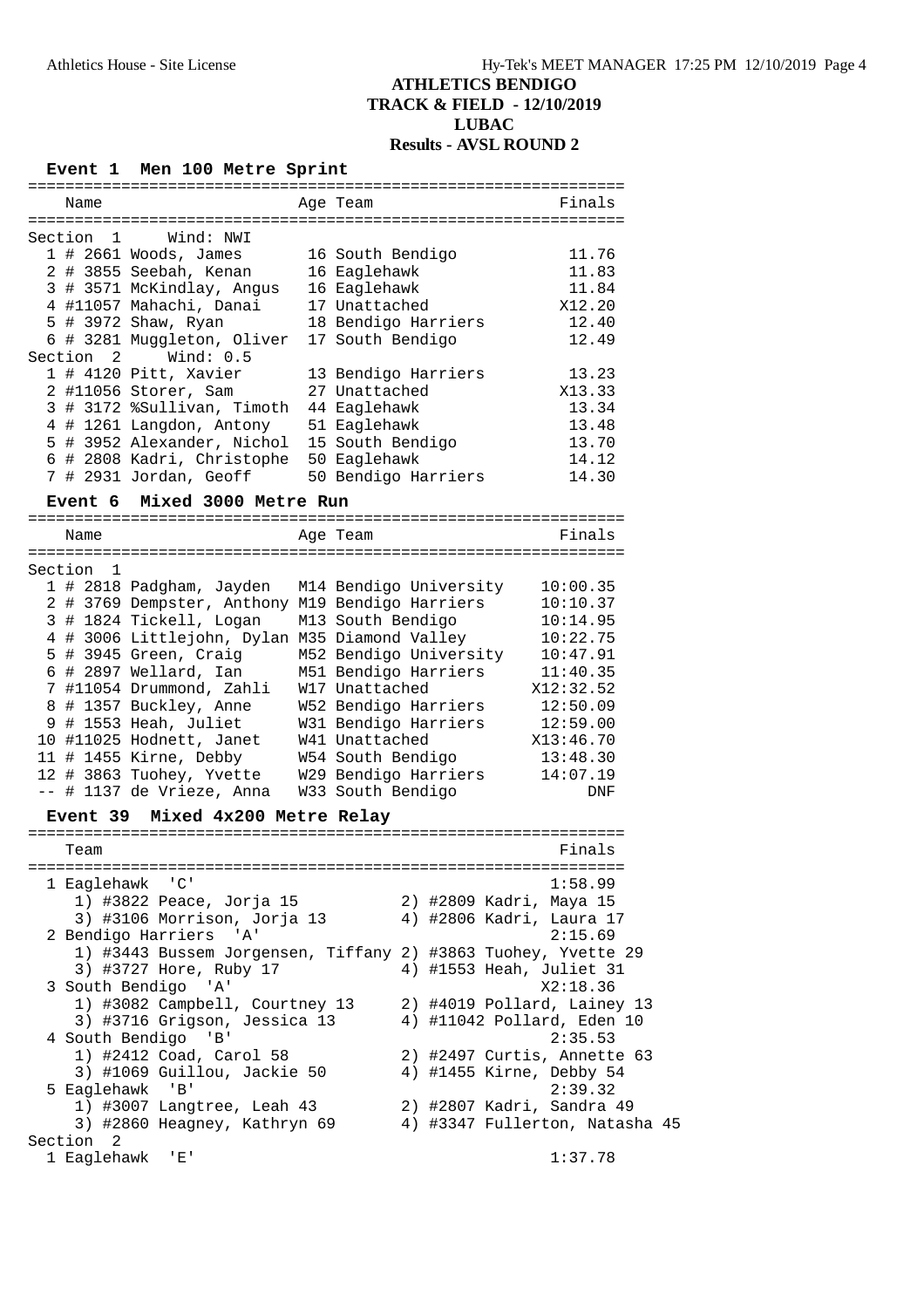**ATHLETICS BENDIGO TRACK & FIELD - 12/10/2019 LUBAC**

**Results - AVSL ROUND 2**

#### **....Event 39 Mixed 4x200 Metre Relay**

| 1) #3855 Seebah, Kenan 16      |  | 2) #3345 Bentley, James 15      |
|--------------------------------|--|---------------------------------|
| 3) #3856 Start, Lachlan 19     |  | 4) #3571 McKindlay, Angus 16    |
| 2 Eaglehawk 'A'                |  | 1:52.17                         |
| 1) #3172 %Sullivan, Timothy 44 |  | 2) #2808 Kadri, Christopher 50  |
| 3) #3538 Chisholm, David 51    |  | 4) #1261 Langdon, Antony 51     |
| 3 Bendigo Harriers 'B'         |  | 2:08.59                         |
| 1) #2931 Jordan, Geoff 50      |  | 2) #2644 Baker, Eric 57         |
| 3) #2897 Wellard, Ian 51       |  | 4) #3970 Shaw, Neil 46          |
| 4 Eaglehawk 'D'                |  | 2:29.33                         |
| 1) #2482 Hicks, Terry 65       |  | 2) #3904 Shanahan, Kevin 63     |
| 3) #3075 Savage, Peter 65      |  | 4) #4204 Ryan, Stephen 63       |
| -- South Bendigo 'C'           |  | DO IAAF Rule 170.6c             |
| 1) #2661 Woods, James 16       |  | 2) #3281 Muggleton, Oliver 17   |
| 3) #1825 Tickell, Zackery 14   |  | 4) #3952 Alexander, Nicholas 15 |

#### **Event 22 Mixed Hammer Throw**

================================================================ Name **Age Team** Age Team Finals ================================================================ Flight 1

|  | 1 # 308 Sandland, Logan     | M13 Bendigo Harriers | 53.05m  |
|--|-----------------------------|----------------------|---------|
|  | 2 # 3052 Graham, Olivia     | W19 Eaglehawk        | 47.34m  |
|  | 3 # 321 Beale, Xylavene     | W13 Bendigo Harriers | 34.07m  |
|  | 4 # 3119 Graham, Craig      | M54 Eaglehawk        | 32.14m  |
|  | 5 # 3095 Noonan, Claire     | W15 Eaglehawk        | 30.93m  |
|  | 6 # 1823 Doering, Kellie    | W44 South Bendigo    | 28.94m  |
|  | 7 # 3861 Cooper, Mackenzie  | M20 Bendigo Harriers | 23.88m  |
|  | 8 # 3727 Hore, Ruby         | W17 Bendigo Harriers | 22.76m  |
|  | 9 # 3862 Cooper, Bailey     | M22 Bendigo Harriers | 20.44m  |
|  | 10 # 2931 Jordan, Geoff     | M50 Bendigo Harriers | 20.04m  |
|  | 11 # 3854 Fryer, Martin     | M75 Eaglehawk        | 18.79m  |
|  | 12 # 1261 Langdon, Antony   | M51 Eaglehawk        | 18.39m  |
|  | 13 # 3075 Savage, Peter     | M65 Eaglehawk        | 17.99m  |
|  | 14 # 2808 Kadri, Christophe | M50 Eaglehawk        | 17.46m  |
|  | 15 # 3167 Norton, Aaron     | M40 South Bendigo    | 17.27m  |
|  | 16 # 3083 Campbell, Kylie   | W43 South Bendigo    | 14.05m  |
|  | 17 #11035 Carter, John      | M69 Unattached       | X10.85m |
|  | 18 # 3764 Phillips, Toni    | W47 Preston          | 10.64m  |
|  | 19 # 3074 Ennor, Wendy      | W62 Eaglehawk        | 10.26m  |

#### **Event 24 Mixed High Jump**

|        | Name                       | FLIGHT 1 @ 1:30PM STARTING HEIGHT 1.35m<br>FLIGHT 2 @ 2:15PM STARTING HEIGHT 1.10m<br>FLIGHT 3 @ 3:15PM STARTING HEIGHT 0.90m     | Age Team                                                                                                | Finals                                                |
|--------|----------------------------|-----------------------------------------------------------------------------------------------------------------------------------|---------------------------------------------------------------------------------------------------------|-------------------------------------------------------|
|        |                            | $1$ # 2740 Miller, James<br>$2$ # 2661 Woods, James<br>3 # 3856 Start, Lachlan<br>4 # 302 Gall, Harriet<br>5 # 1279 Curtis, Peter | M17 Bendigo Harriers<br>M16 South Bendigo<br>M19 Eaglehawk<br>W13 Bendigo Harriers<br>M25 South Bendigo | 2.00 <sub>m</sub><br>1.90m<br>1.70m<br>1.45m<br>1.35m |
| Flight | $\overline{\phantom{0}}^2$ |                                                                                                                                   |                                                                                                         |                                                       |
|        |                            | $1$ # 2931 Jordan, Geoff<br>2 # 3480 Shaw, Geoff                                                                                  | M50 Bendigo Harriers<br>M71 Bendigo Harriers                                                            | 1.35m<br>1.30m                                        |
|        |                            | 2 # 1261 Langdon, Antony                                                                                                          | M51 Eaglehawk                                                                                           | 1.30 <sub>m</sub>                                     |
|        |                            | 2 # 2482 Hicks, Terry                                                                                                             | M65 Eaglehawk                                                                                           | 1.30m                                                 |
|        |                            | 5 # 4218 Haines, Trudy                                                                                                            | W49 South Bendigo                                                                                       | 1.25m                                                 |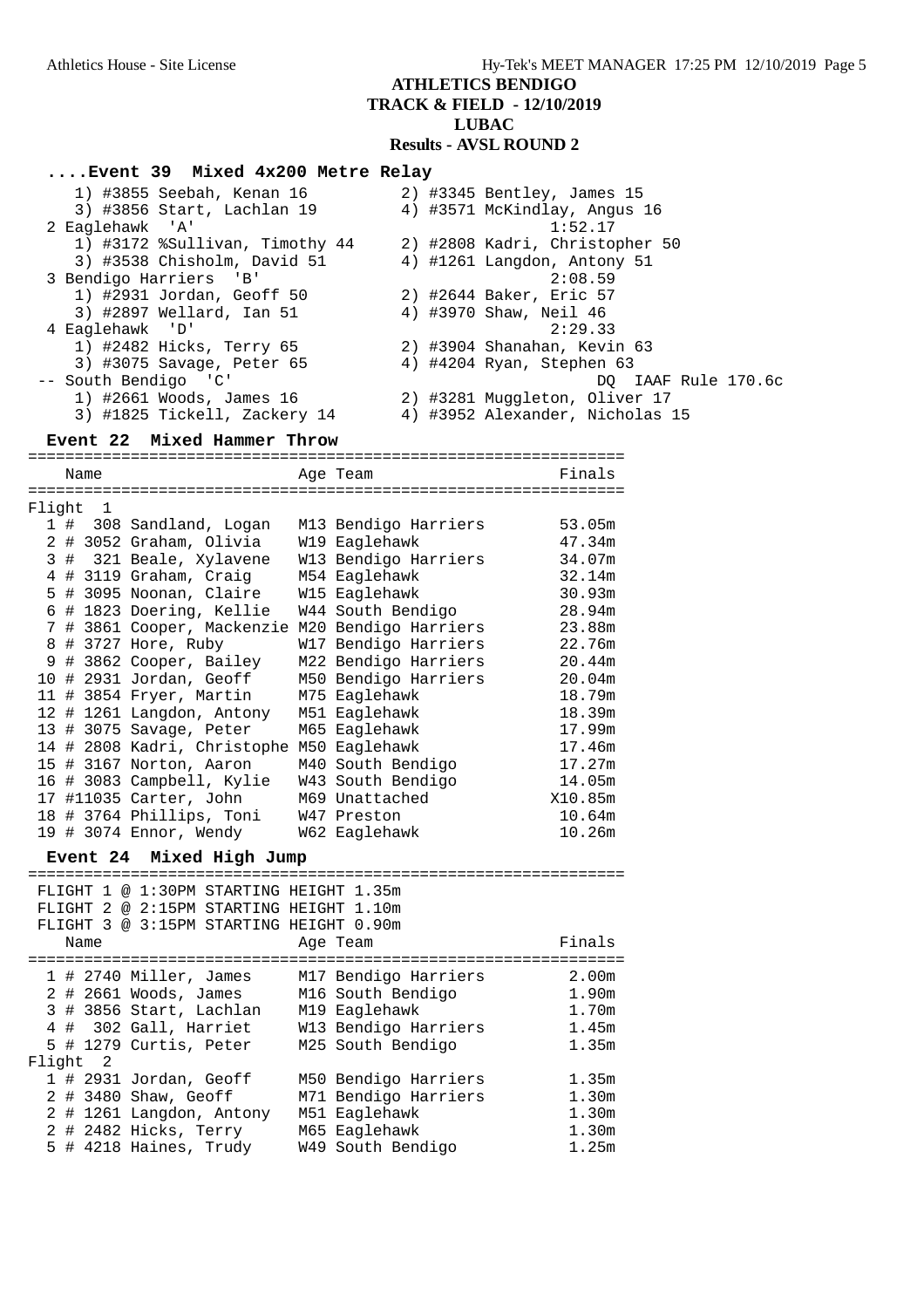#### **....Event 24 Mixed High Jump** 6 # 3348 Fullerton, Keely W14 Eaglehawk 1.20m Flight 3 1 # 3822 Peace, Jorja W15 Eaglehawk 1.35m 2 # 3716 Grigson, Jessica W13 South Bendigo 1.25m 3 # 3166 Norton, Jemma W13 South Bendigo 1.10m 4 # 3165 Norton, Jayne W44 South Bendigo 1.05m 4 # 2644 Baker, Eric M57 Bendigo Harriers 1.05m 6 # 3863 Tuohey, Yvette W29 Bendigo Harriers 1.00m **Event 29 Mixed Triple Jump** ===================================================================== FLIGHT 1 @ 1:30PM FLIGHT 2 @ 2:15PM FLIGHT 3 @ 3:15PM Name **Age Team** Age Team Finals Wind ===================================================================== Flight 1 1 # 3480 Shaw, Geoff M71 Bendigo Harriers 9.13m 2.4 2 # 2931 Jordan, Geoff M50 Bendigo Harriers 8.70m +0.0 3 # 4019 Pollard, Lainey W13 South Bendigo 8.01m 2.0 4 #11042 Pollard, Eden W10 Unattached X7.74m +0.0 5 # 3989 Orme, Emma W12 South Bendigo 7.37m 1.8 6 # 3166 Norton, Jemma W13 South Bendigo 7.22m -0.2 7 # 4218 Haines, Trudy W49 South Bendigo 7.15m 0.1 8 # 3082 Campbell, Courtne W13 South Bendigo 7.03m 1.8 9 # 3346 Fullerton, Mason M12 Eaglehawk 6.35m 2.8 10 # 3863 Tuohey, Yvette W29 Bendigo Harriers 6.28m +0.0 11 # 3347 Fullerton, Natash W45 Eaglehawk 5.24m 1.1 Flight 2 1 # 3856 Start, Lachlan M19 Eaglehawk 12.74m 1.9 2 # 3571 McKindlay, Angus M16 Eaglehawk 11.63m 2.1 3 # 3538 Chisholm, David M51 Eaglehawk 10.34m 3.3 4 # 3252 Conquer, Abbey W15 Bendigo Harriers 10.28m 1.2 5 # 3562 Trew, Keely W27 South Bendigo 9.54m 1.6 6 # 1279 Curtis, Peter M25 South Bendigo 9.41m 1.1 7 # 302 Gall, Harriet W13 Bendigo Harriers 9.21m +0.0 8 # 3599 Brits, Nyah W15 Bendigo Harriers 9.07m 1.3 9 # 3165 Norton, Jayne W44 South Bendigo 8.21m 2.0 -- # 3716 Grigson, Jessica W13 South Bendigo X8.11m 0.8 Flight 3 1 # 3348 Fullerton, Keely W14 Eaglehawk 9.04m 1.3 2 # 2809 Kadri, Maya W15 Eaglehawk 8.70m +0.0 3 # 3084 Campbell, Caitlin W16 South Bendigo 7.96m +0.0 4 # 3727 Hore, Ruby W17 Bendigo Harriers 7.68m 0.9 5 # 2412 Coad, Carol W58 South Bendigo 7.65m 0.8 **Event 23 Mixed Discus Throw** ================================================================ FLIGHT 1 @ 1:45PM FLIGHT 2 @ 2:30PM FLIGHT 3 @ 3:15PM Name Ream Age Team Rinals ================================================================ Flight 1 1 # 3873 Gavriliadis, Jake M13 Bendigo Harriers 36.15m 2 # 3165 Norton, Jayne W44 South Bendigo 31.11m 3 # 3776 Lee, Georgia W15 Eaglehawk 23.63m 4 # 3970 Shaw, Neil M46 Bendigo Harriers 23.21m